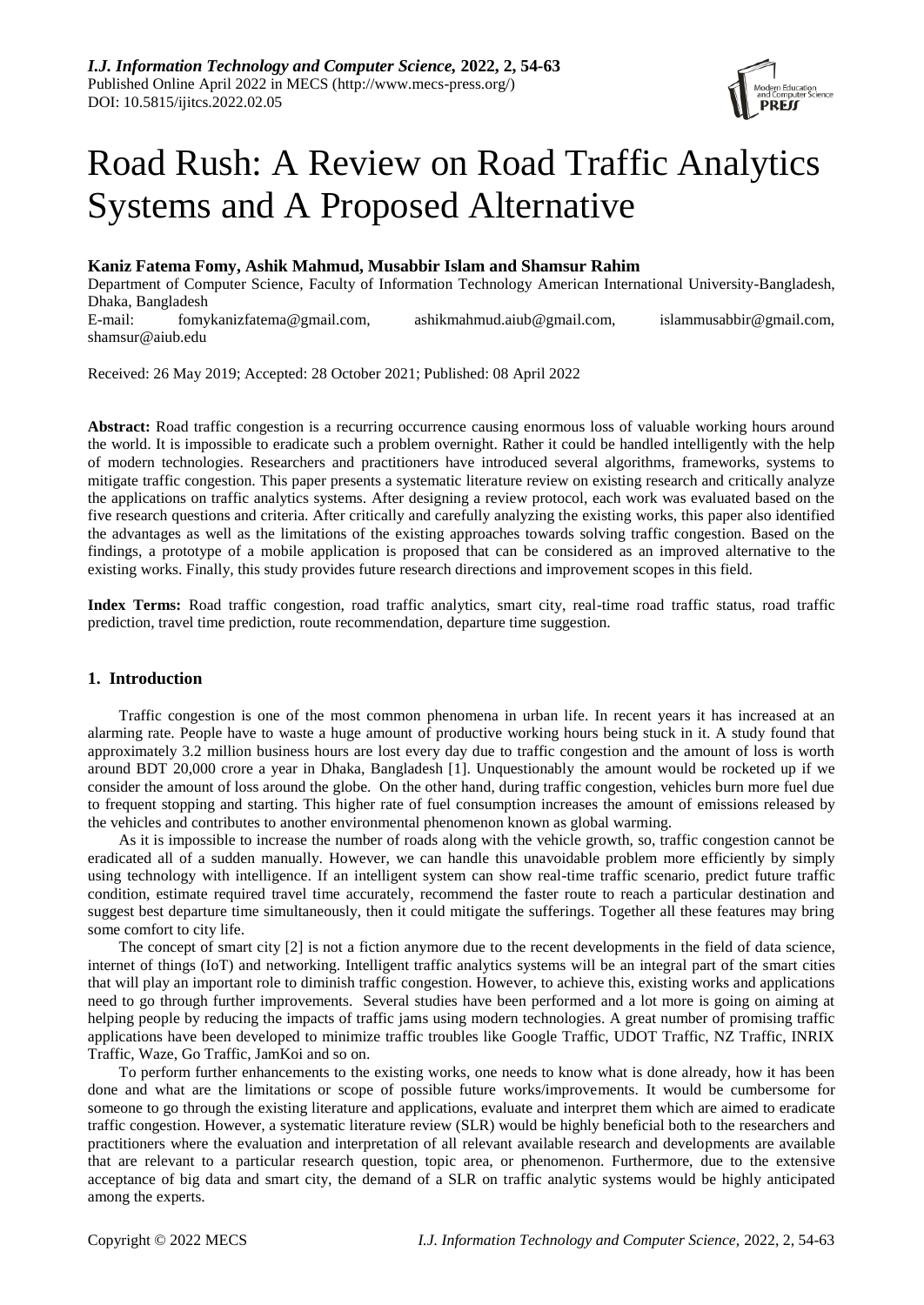Therefore, this paper aims to fulfil the expected need of experts in the field of traffic analytic systems. As a consequence, in this paper, a systematic literature review has been performed to evaluate and interpret all available researches and systems that are relevant to traffic analytics, route recommender system. Furthermore, this paper also suggests future research directions and improvement scopes based on the SLR. Finally, this paper presents a prototype of a novel traffic analytics system that has the potential to overcome the several limitations of the existing works.

The rest of the paper is structured as follows: the research method is minutely explained in section 2, the related works are discussed in section 3, the outcome of this research and future working scopes are discussed in section 4 and finally a brief discussion on a proposed system and its features in section 5.

# **2. Research Method**

Systematic Literature Review is "a means of evaluating and interpreting all available research relevant to a particular research question, topic area, or phenomenon of interest" [3]. It is quite popular among researchers. In this paper, guidelines regarding SLR given by B. A. Kitchenham and S. Charters [3] were followed. At first, a review protocol was designed in order to conduct this SLR. Fig. 1 describes the review protocol.

There were eight phases in the review protocol: (i) research motivation, (ii) research question formulation, (iii) search string construction, (iv) electronic databases selection, (v) research paper collection, (vi) study selection (inclusion and exclusion), (vii) data collection and lastly (viii) data synthesis.

# *A. Research Motivation*

Researchers are working to solve traffic congestion for many years. Significant numbers of hardware and software systems are built using different algorithms. However, the scene is almost the same for developing and underdeveloped countries. Therefore, the motivation of this research was to present the comparative efficiency of these existing works and find out improvement scopes to reduce the troubles created by traffic congestion as far as feasible.

#### *B. Research Questions*

The main questions addressed in this study were:

- a) Is there any system that can show real-time road traffic condition?
- b) Is there any system that can predict future road traffic condition?
- c) Is there any system that can estimate the required travel time to reach a particular destination considering the various situation?
- d) Is there any system that can recommend a faster route to reach a specific destination?
- e) Is there any system that can suggest departure times for any time or day?
- f) Is there any system that can show real-time road traffic condition, predict future road traffic condition, estimate required travel time, recommend the faster route and suggest departure time simultaneously?

#### *C. Search Process*

Some electronic databases were used to collect the research papers like IEEE Xplore Digital Library, ACM Digital Library, Google Scholar, CiteSeer, and Science Direct. Based on the research questions some search strings were formulated and used to search in these databases. Used search strings were–

- 1. Crowdsource based traffic analytic system
- 2. Real-time road traffic information
- 3. Live traffic information
- 4. Future road traffic prediction
- 5. Travel time prediction
- 6. Trip time suggestion
- 7. Recommendation system
- 8. Departure time suggestion

## *D. Study Inclusion and Exclusion Criteria*

In this paper, mainly road traffic condition detection, prediction, route recommendation, travel time suggestion and related aspects were focused. The following criteria were considered to select research papers to accomplish this systematic literature review.

#### *a. Inclusion Criteria:*

- Papers are written in the English language.
- Papers discussing road traffic analytic systems/methods/algorithms.
- Papers discussing road traffic detecting systems/methods/algorithms.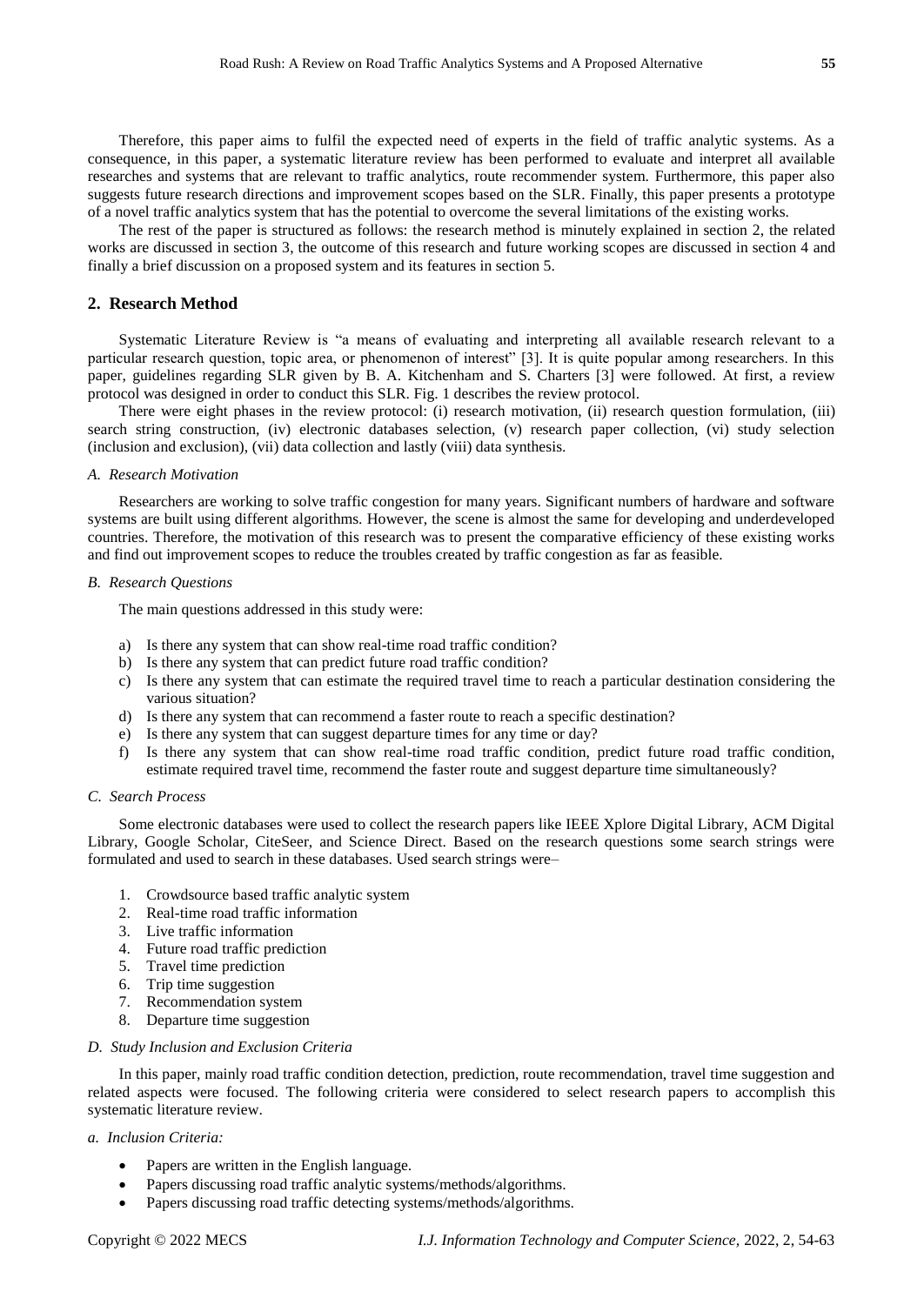- Papers discussing road traffic prediction systems/methods/algorithms.
- Papers discussing route recommendation systems/methods/algorithms.
- Papers discussing travel time recommendation systems/methods/algorithms.
- Papers published in the domain of traffic congestion from the year 2007 to 2019.

#### *b. Exclusion Criteria:*

- Research studies not published in the English language
- Simple articles published on websites
- Redundant studies
- Papers published before 2007
- Papers not able to answer the research questions

# *E. Data Collection*

In this SLR, data were collected manually. Based on the previously mentioned evaluation criteria only relevant papers and systems were considered to collect data. Data related to works' features, approach, accuracy, efficiency and limitations were mainly focused here.

## *F. Data Synthesis*

"Data synthesis involves collating and summarizing the results of the included primary studies" [4]. In this phase, a qualitative data analysis approach was used for synthesizing purposes. Data collected in the previous phase were analyzed and summarized to determine the efficiency of the existing systems.

#### *G. Document Retrieval*

Initially, 553 papers and 187 mobile applications were retrieved. 379 papers and 134 applications were rejected after going through the titles. 154 papers and 38 applications were rejected after learning the abstracts or description. However, we analyzed the remaining research papers and applications very carefully to collect the required information. Finally, 24 papers and 15 mobile-based applications were reviewed in this study.

## **3. Related Work**

To perform a systematic literature review on existing traffic systems, each work is compared against the following evaluation criteria:

- 1. Real-time road traffic information
- 2. Road traffic prediction/identification.
- 3. Future travel time estimation.
- 4. Route recommendation for the prospective tour.
- 5. Departure time recommendation.

Research works, frameworks, mobile applications related to any of these contexts were gone through very carefully. Table 1 and Table 2 presents a summary of all the information collected during related work-study.

The analysis shows that most of the existing researches and systems are aiming at providing real-time traffic conditions [2, 5-17]. However, a large number of these works or systems provide traffic conditions based on historical data [5, 14, 18-25] too. Few systems provide route recommendation [6, 10, 13, 14, 26-29] also.

In the case of mobile applications, only one system Inrix [14] fulfils the highest number of evaluation criteria (4 out of 5). INRIX does not provide departure time recommendation. Besides, inaccuracy and inflexibility of this app have been observed on several locations by the users i.e. providing inaccurate traffic status, leading to the road which is closed etc. [30-32] which questioned the real-time traffic claim by the app. Furthermore, departure alert works only for predefined locations.

This analysis also suggests some of the limitations of the existing works and future works after carefully analyzing them which indicates the enormous scope of improvements in this field. This can be useful to determine what would be the next move for someone to improve the current traffic congestion problem based on existing progress.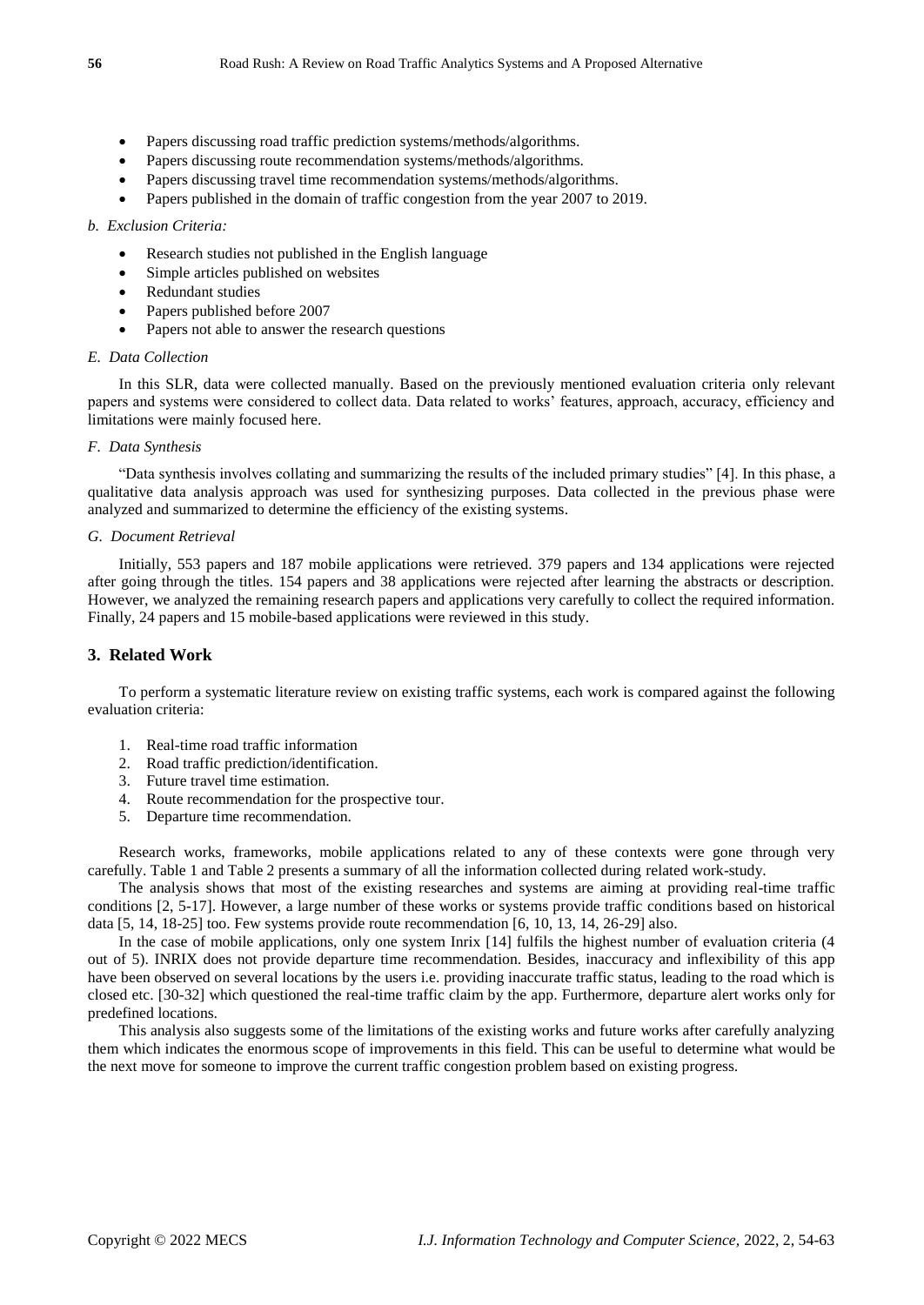Table 1. Critical evaluation of research works

| N <sub>0</sub> |                                                                                                                                                                                            |                                                                                                                                                                                                                      | Criteria  |                |              |                  |          | <b>Limitations/Future Work</b>                                                                                                                                                                                                                                                                                                    |
|----------------|--------------------------------------------------------------------------------------------------------------------------------------------------------------------------------------------|----------------------------------------------------------------------------------------------------------------------------------------------------------------------------------------------------------------------|-----------|----------------|--------------|------------------|----------|-----------------------------------------------------------------------------------------------------------------------------------------------------------------------------------------------------------------------------------------------------------------------------------------------------------------------------------|
|                | <b>Title</b>                                                                                                                                                                               | Approach                                                                                                                                                                                                             | 1         | $\overline{2}$ | $\mathbf{3}$ | $\boldsymbol{4}$ | 5        |                                                                                                                                                                                                                                                                                                                                   |
| 1.             | Traffic<br>Smart<br>Analytics<br>in<br>the<br>Semantic Web with<br>STAR-CITY:<br>Scenarios, System and<br>Lessons Learned in<br>Dublin City [5].                                           | Used W3c semantic web stack to represent<br>the semantics of information and deliver<br>interference outcome.                                                                                                        | $\sqrt{}$ | $\sqrt{ }$     | $\times$     | $\times$         | $\times$ | Future work includes handling -<br>-Data summarization<br>-Flexible data integration<br>-Advanced temporal similarity<br>-Noisy data streams.                                                                                                                                                                                     |
| 2.             | Learning<br>Online<br>Solutions for Freeway<br>Travel<br>Time<br>Prediction [33].                                                                                                          | Based on the extended Kalman filter (EKF)<br>proposed two online learning algorithms for<br>short-term travel time predictions on<br>freeways.                                                                       | $\times$  | $\times$       | $\sqrt{ }$   | $\times$         | $\times$ | Limitation –<br>-Derived predictions are short-term<br>only                                                                                                                                                                                                                                                                       |
| 3.             | Prediction,<br>Expectation,<br>and<br>Surprise:<br>Methods,<br>Designs and Study of a<br>Deployed<br>Traffic<br>Forecasting<br>Service<br>$[18]$ .                                         | Data were streamed from server-based<br>learning and reasoning systems to portable<br>devices, based on information from the<br>devices and other sources.                                                           | $\times$  | $\sqrt{}$      | $\times$     | $\times$         | $\times$ | Ongoing research includes -<br>-Investigating alternate machine<br>learning modeling methods.                                                                                                                                                                                                                                     |
| 4.             | Constructive<br>$\mathsf{A}$<br>intelligent<br>transportation system<br>urban<br>for<br>traffic<br>network in developing<br>country via GPS from<br>multiple transportation<br>modes [19]. | Collected data through cameras, sensors<br>and GPS of various transports several<br>processing and analyzing algorithms were<br>adapted to predict road traffic information.                                         | $\times$  | $\sqrt{}$      | $\times$     | $\times$         | $\times$ | Future work includes -<br>-Making the system more flexible<br>in allowing users to interact with<br>the control center.                                                                                                                                                                                                           |
| 5.             | CrowdPlanner:<br>A<br>Crowd-Based<br>Route<br>Recommendation<br>System $[26]$ .                                                                                                            | Identified the best route among the<br>candidate routes based on the evaluation of<br>human workers through questionnaires.<br>Question generation and suitable worker<br>selection were also done by the system.    | $\times$  | $\times$       | $\times$     | $\sqrt{}$        | $\times$ | Limitation –<br>-Fully depends on questionnaires.                                                                                                                                                                                                                                                                                 |
| 6.             | Evaluation of Road<br>Traffic<br>Congestion<br>Using<br>Fuzzy<br>Techniques [34].                                                                                                          | Evaluated road traffic status with low error<br>margins from image processing data using<br>manually tuned fuzzy logic and adaptive<br>neuro-fuzzy techniques.                                                       | $\sqrt{}$ | $\times$       | $\times$     | $\times$         | $\times$ | $Limitation -$<br>-Road traffic evaluation is not<br>exactly real-time.                                                                                                                                                                                                                                                           |
| 7.             | Real-time road traffic<br>prediction with spatio-<br>temporal correlations<br>$[20]$ .                                                                                                     | Predicted road traffic status collecting real-<br>time data by loop detectors<br>and<br>summarizing them into 5-min volume and<br>speed over each link.                                                              | $\times$  | $\sqrt{ }$     | $\times$     | $\times$         | $\times$ | -The intense arrival of signals may<br>hamper processing.<br>-the output may become biased.                                                                                                                                                                                                                                       |
| 8.             | Real-time<br>Traffic-<br>based Routing based<br>on Open Data and<br>Open-Source Software<br>$[6]$ .                                                                                        | Based on the Lambda<br>Architecture,<br>collected and stored data through web<br>services<br>and<br>performed<br>distributed<br>processing on recent data.                                                           | $\sqrt{}$ | $\times$       | $\times$     | $\sqrt{ }$       | $\times$ | Limitation -<br>-Proof of concept prototype.                                                                                                                                                                                                                                                                                      |
| 9.             | Real<br>Time<br>Traffic 1<br>Monitoring<br>System<br>Using Crowd Sourced<br>GPS Data [21].                                                                                                 | Real-time traffic status was monitored<br>through cell phone GPS and then stored and<br>processed to estimate near real-time traffic<br>information later.                                                           | $\times$  | $\sqrt{}$      | X            | $\times$         | $\times$ | Limitation -<br>-Has issues in GPS accuracy and<br>data consumption.                                                                                                                                                                                                                                                              |
| 10.            | Event Processing and<br>Real-time Monitoring<br>over Streaming Traffic<br>Data [7].                                                                                                        | Provided real-time traffic information<br>processing positional<br>information<br>of<br>moving vehicle collected from GPS-<br>equipped vehicles, mobile phones of the<br>drivers, wireless networks etc. to provide. | $\sqrt{}$ | $\times$       | $\times$     | $\times$         | $\times$ | Future work includes-<br>-Managing uncertainty, aging of<br>the system and delays of data<br>streams.<br>-Traffic prediction for a short-time<br>period.<br>-Combining online analytics with<br>offline statistics.<br>$-Developing$<br>approximation<br>algorithms<br>traffic<br>to<br>get<br>estimations with error guarantees. |
| 11.            | Urban<br>Traffic<br>Monitoring with the<br>Help of Bus Riders<br>$[8]$ .                                                                                                                   | Monitored bus riders' travel status through<br>their commodity off-the-shelf (COTS)<br>mobile phones generates a real-time traffic<br>map.                                                                           | $\sqrt{}$ | $\times$       | $\times$     | $\times$         | $\times$ | Future work includes -<br>-Deriving overall traffic of a region<br>from the bus covered road<br>segments.<br>Limitation-<br>-Real-time traffic map can be<br>biased due to the frequent stopping<br>of the buses at the bus stops.                                                                                                |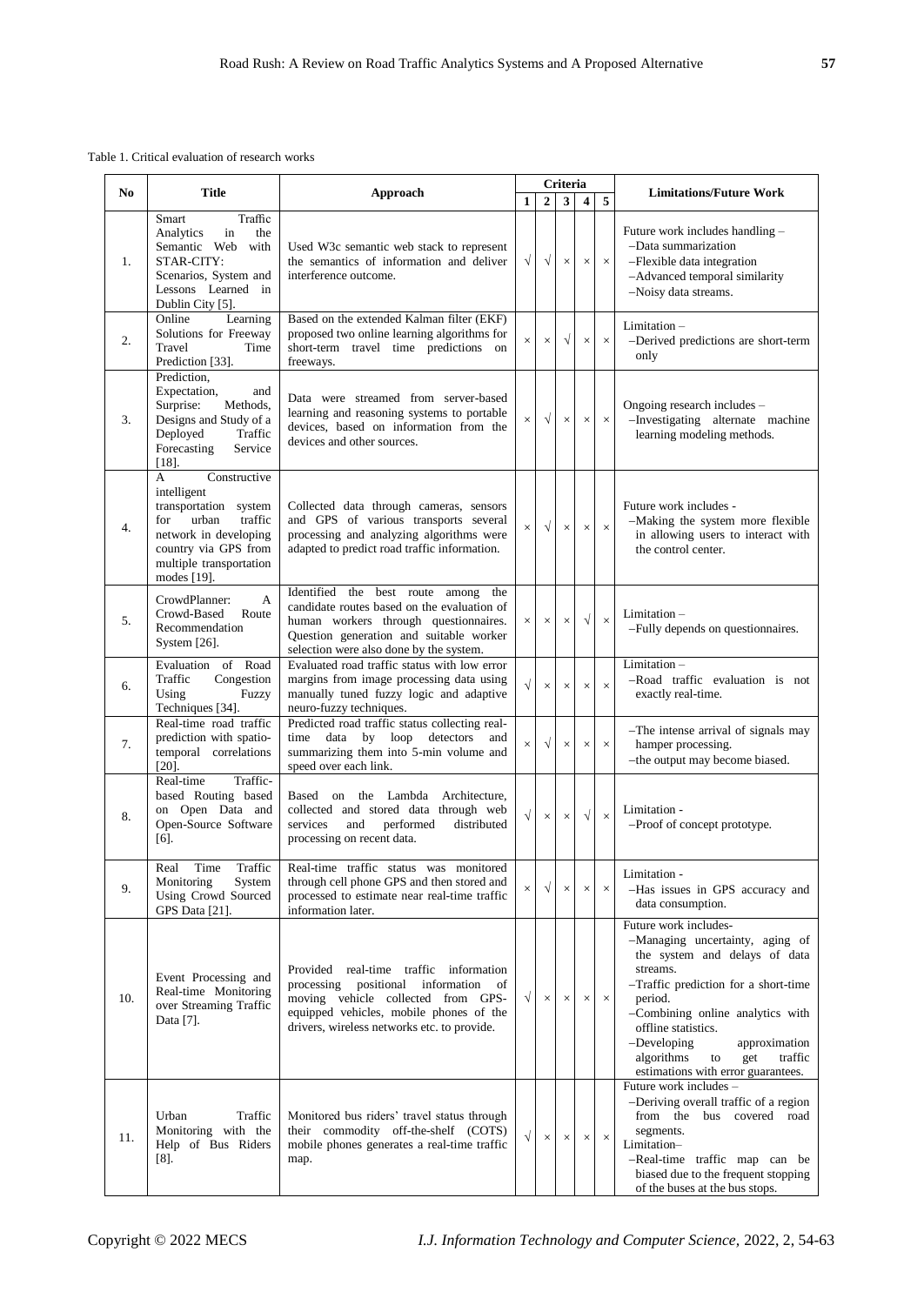| 12. | Dynamic Time Series<br>Prediction of Future<br>Traffic<br>Conditions<br>$[22]$ .                                                                                 | Evaluated various input data using<br>probabilistic techniques predictions of road<br>traffic status are generated at multiple<br>future times.                                                                                                                                                                                                                                                                    | $\times$  | $\sqrt{}$ | $\times$   | $\times$   | $\times$   | Limitation-<br>-Uncertain incidents might be<br>overlooked in the prediction.                                                                                                                                                                                                |
|-----|------------------------------------------------------------------------------------------------------------------------------------------------------------------|--------------------------------------------------------------------------------------------------------------------------------------------------------------------------------------------------------------------------------------------------------------------------------------------------------------------------------------------------------------------------------------------------------------------|-----------|-----------|------------|------------|------------|------------------------------------------------------------------------------------------------------------------------------------------------------------------------------------------------------------------------------------------------------------------------------|
| 13. | A Real Time Traffic<br>Information<br>Service<br>for<br>Efficient<br>Navigation<br>and<br>Transport<br>Management [9].                                           | Integrated real-time data collected through<br>mobile<br><b>GIS</b><br>application<br>provides<br>information regarding real-time road traffic<br>condition.                                                                                                                                                                                                                                                       | $\sqrt{}$ | $\times$  | $\times$   | $\times$   | $\times$   | -Provides real-time traffic update<br>only.                                                                                                                                                                                                                                  |
| 14. | A Genetic Algorithm-<br>based<br>Method<br>for<br>Improving Quality of<br>Travel<br>Time<br>Prediction<br>Intervals<br>$[35]$ .                                  | Determined the number of neurons and<br>hidden layers of the neural network models<br>using genetic algorithm provides optimal<br>prediction intervals for bus and freeway<br>travel times.                                                                                                                                                                                                                        | $\times$  | $\times$  | $\sqrt{}$  | $\times$   | $\times$   | Limitation-<br>-The focus is only on buses and the<br>freeway.                                                                                                                                                                                                               |
| 15. | Modeling<br>Departure<br>Time<br>and<br>Route<br>Choice Problems in<br>Stochastic<br>Road<br>Networks for Online<br><b>ATIS</b><br>Applications<br>$[27]$        | Based on traveler's preferences, suggested<br>optimal departure time and faster route<br>considering route length and traffic status.                                                                                                                                                                                                                                                                              | $\times$  | $\times$  | $\times$   | $\sqrt{ }$ | $\sqrt{ }$ | Need to validate the model results<br>under various congested conditions<br>$[27]$ .                                                                                                                                                                                         |
| 16. | real-time<br>A<br>personalized<br>route<br>recommendation<br>system for self-drive<br>tourists<br>based<br>on<br>vehicle<br>to<br>vehicle<br>communication [10]. | V2VS system was adopted to gather<br>information regarding visiting behaviors of<br>self-drive tourists and real-time traffic<br>status. Candidate routes were scored<br>according to the collected information<br>using a fuzzy set theory-based approach<br>and the TOPSIS method. Then a genetic<br>algorithm was applied to recommend<br>appropriate route based on route score and<br>restrictive conditions. | $\sqrt{}$ | $\times$  | $\times$   | $\sqrt{}$  | $\times$   | -Need to consider more route<br>attributes while recommending<br>optimal routes to fulfill more<br>personalized requirements of users<br>-Need to allow users to customize<br>their self-driven plans according to<br>their preferences.<br>-Need to be platform-independent |
| 17. | Travel<br>Large-Scale<br>Time Prediction for<br>Urban Arterial Roads<br>Based<br>on<br>Kalman<br>Filter [36].                                                    | Kalman<br>filter<br>Based on<br>using<br>the<br>hierarchical clustering predicted large-scale<br>travel time.                                                                                                                                                                                                                                                                                                      | $\times$  | $\times$  | $\sqrt{ }$ | $\times$   | $\times$   | -The mean absolute relative error<br>rate of the method is 14.66% [36].                                                                                                                                                                                                      |
| 18. | Traffic<br>Estimation<br>And Prediction Based<br>On Real Time Floating<br>Car Data [23].                                                                         | Used current and near-past data estimated<br>by the presented OCTO Telematics FCD<br>system proposed two algorithms for short-<br>term travel speed predictions                                                                                                                                                                                                                                                    | $\times$  | $\sqrt{}$ | $\times$   | $\times$   | $\times$   | -The accuracy of the presented<br>system in estimating real-time data<br>is about 90% only.                                                                                                                                                                                  |
| 19. | Eco-Routing<br>Navigation<br>System<br>Based on Multisource<br>Historical and Real-<br>Traffic<br>Time<br>Information [29].                                      | Integrating historical and real-time traffic<br>information<br>found<br>optimal<br>routes<br>considering emission factors based on<br>traffic conditions.                                                                                                                                                                                                                                                          | $\times$  | $\times$  | $\times$   | $\sqrt{ }$ | $\times$   | Proposed system has errors<br>in<br>following contexts -<br>-Data aggregation<br>-Model inputs<br>-State of traffic<br>Regression                                                                                                                                            |
| 20. | Efficient Traffic State<br>Estimation for Large-<br>Scale Urban Road<br>Networks [37].                                                                           | Proposed methods to construct an exact<br>GIS-T digital map and estimate real-time<br>traffic status based on data collected from<br>GPS probe vehicles.                                                                                                                                                                                                                                                           | $\sqrt{}$ | $\times$  | $\times$   | $\times$   | $\times$   | -Provides real-time traffic update<br>only.                                                                                                                                                                                                                                  |
| 21. | Shared<br>Subway<br>Shuttle<br><b>Bus</b><br>Route<br>Planning<br>Based<br>on<br>Transport<br>Data<br>Analytics [38].                                            | Optimized shared bus operation status<br>based on crowdsourced shared subway<br>shuttle bus data generated by Panda Bus<br>Company.                                                                                                                                                                                                                                                                                | $\times$  | $\times$  | $\times$   | $\sqrt{}$  | $\times$   | - Limited only to Shared Bus.                                                                                                                                                                                                                                                |
| 22. | resilient<br>A<br>and<br>distributed near real-<br>time traffic forecasting<br>application for Fog<br>computing<br>environments [39].                            | Proposed an architecture for a city-wide<br>traffic modeling and prediction service<br>based on the Fog Computing paradigm.                                                                                                                                                                                                                                                                                        | $\sqrt{}$ | $\sqrt{}$ | $\times$   | $\times$   | $\times$   | Future work:<br>-Considering transfer-learning<br>sceanrios.                                                                                                                                                                                                                 |
| 23. | Geographical patterns<br>of traffic congestion in<br>growing<br>megacities:<br>Big data<br>analytics<br>from Beijing [40].                                       | Applied several models and methods from<br>time series analysis, cluster analysis to<br>identify typical traffic congestion patterns<br>in Beijing.                                                                                                                                                                                                                                                                | $\times$  | $\sqrt{}$ | $\times$   | $\times$   | $\times$   | Limitation:<br>-Data from brunch roads were<br>excluded.<br>-The use of K-means clustering<br>alogirthm is sensitive to parameter<br>settings.                                                                                                                               |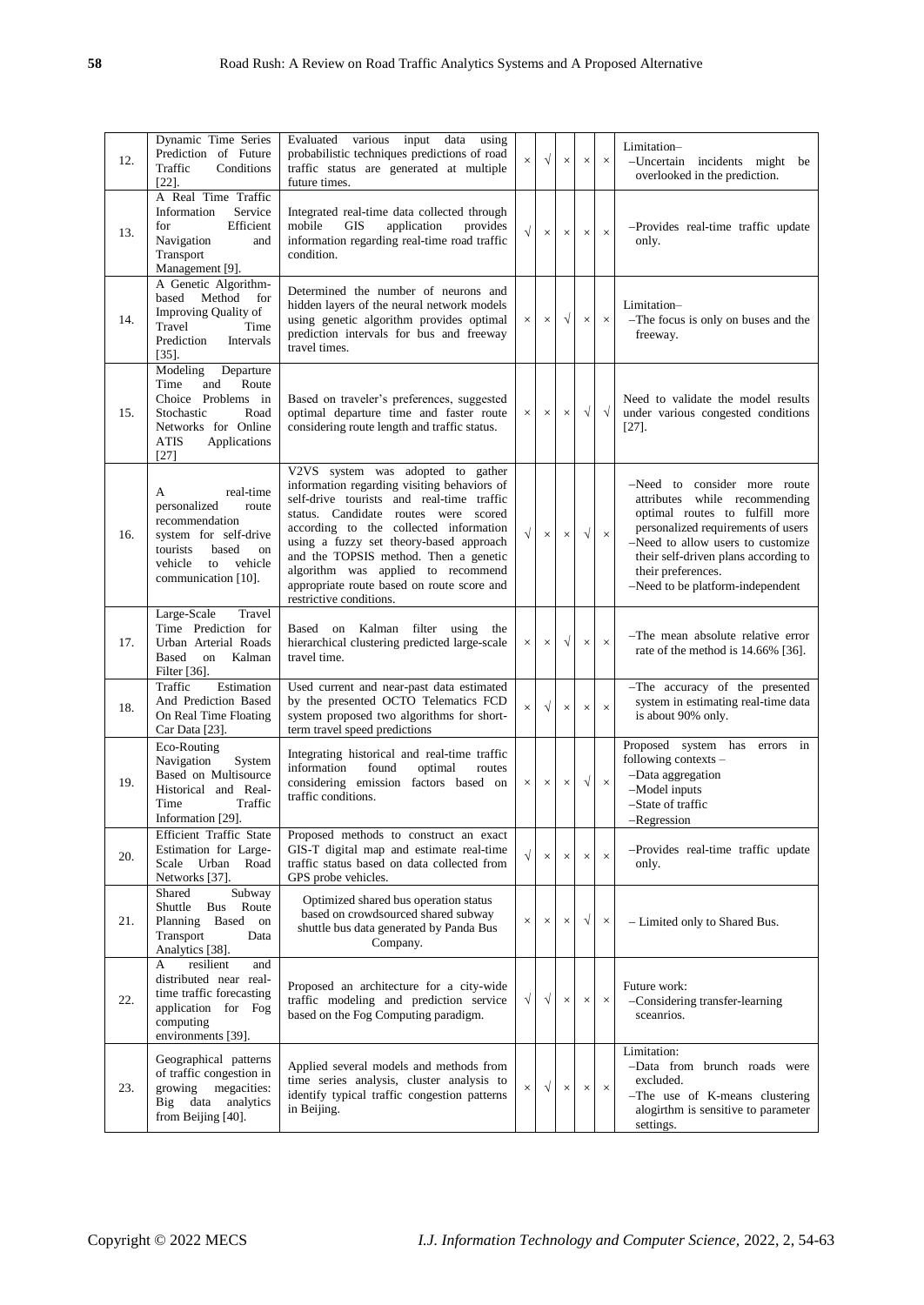| No. |                                           |              |                |              | <b>Promised Features according to Criteria</b> |          |                                                                                                                                                      |  |
|-----|-------------------------------------------|--------------|----------------|--------------|------------------------------------------------|----------|------------------------------------------------------------------------------------------------------------------------------------------------------|--|
|     | <b>Application Name</b>                   | $\mathbf{1}$ | $\overline{2}$ | $\mathbf{3}$ | 4                                              | 5        | <b>Limitations/Future Work</b>                                                                                                                       |  |
| 1.  | Google Traffic [11]                       | $\sqrt{}$    | $\sqrt{ }$     | $\sqrt{}$    | $\times$                                       | $\times$ | -Does not provide traffic information for all<br>countries [41].                                                                                     |  |
| 2.  | <b>UDOT</b> Traffic [42]                  | $\sqrt{ }$   | $\times$       | $\times$     | $\times$                                       | ×        | -Only works for Utah, a western U.S. state<br>[42]<br>-Fails to provide accurate real time<br>information [43-44].<br>-Has technical issues [45-46]. |  |
| 3.  | NZ Traffic [12]                           | $\sqrt{}$    | $\times$       | $\times$     | $\times$                                       | $\times$ | -Only works for New Zealand [12].                                                                                                                    |  |
| 4.  | Inrix Traffic [14]                        | $\sqrt{}$    | $\sqrt{ }$     | $\sqrt{}$    | $\sqrt{}$                                      | $\times$ | -Works for limited countries [14].<br>-Shows inaccurate information [30-31].<br>$-Inflexible [32]$ .                                                 |  |
| 5.  | <b>Waze</b> [13]                          | $\sqrt{ }$   | $\times$       | $\sqrt{}$    | $\sqrt{ }$                                     | $\times$ | -Does not calculate ETA considering time<br>zone of the destination when the user is in a<br>different time zone. [47].                              |  |
| 6.  | Darb [48]                                 | $\sqrt{}$    | $\times$       | $\times$     | $\times$                                       | $\times$ | -Only usable for Abu Dhabi residents [48].<br>-Does not show reliable information [25 49].                                                           |  |
| 7.  | Go Traffic [50]                           | $\sqrt{}$    | $\times$       | $\sqrt{}$    | $\times$                                       | $\times$ | -Fails to estimate real time information [51-<br>521.<br>-Has technical issues [53-54].                                                              |  |
| 8.  | JamKoi Real Time Traffic<br>[55]          | $\sqrt{}$    | $\times$       | $\times$     | $\times$                                       | $\times$ | -Fails to provide real time information [56].<br>-Has technical issues [57-58].                                                                      |  |
| 9.  | Traffic Spotter - Traffic<br>Reports [24] | $\sqrt{}$    | $\sqrt{ }$     | $\times$     | $\times$                                       | $\times$ | -Forecasts driving conditions for next three<br>hours only [24].                                                                                     |  |
| 10. | Ma3route [59]                             | $\sqrt{}$    | $\times$       | $\times$     | $\times$                                       | $\times$ | -Has technical issues [60].                                                                                                                          |  |
| 11. | Route4Me Route Planner<br>[28]            | $\times$     | $\times$       | $\times$     | $\sqrt{ }$                                     | $\times$ | -Provides optimal route suggestion without<br>considering traffic condition [61].<br>-Not user-friendly [62-63].                                     |  |
| 12. | Live Traffic NSW [64]                     | $\sqrt{}$    | $\times$       | $\sqrt{ }$   | $\times$                                       | $\times$ | -Fails to provide updated information [65].<br>-Has technical issues [66-67].                                                                        |  |
| 13. | Traffic Watch [15]                        | $\sqrt{}$    | $\times$       | $\times$     | $\times$                                       | $\times$ | -Does not contain for enough locations [68-<br>69].                                                                                                  |  |
| 14. | KMOV Traffic [16]                         | $\sqrt{}$    | $\times$       | $\times$     | $\times$                                       | $\times$ |                                                                                                                                                      |  |
| 15. | <b>Wasalny Traffic</b> [17]               | $\sqrt{}$    | $\times$       | $\times$     | $\sqrt{}$                                      | $\times$ | -Users face problem during signing up [70-<br>72].                                                                                                   |  |

Table 2. Critical analysis of Traffic Mobile Applications

# **4. Findings & Discussion**

In this paper, a systematic literature review is performed over 23 research papers and 15 mobile applications based on the evaluation criteria mentioned in section III. All these systems are aiming at the reduction of traffic troubles. Some provides real-time traffic information [2, 5-17], some provides future traffic prediction [10, 18-20, 22, 33, 35], some provides future travel time prediction [29]. Few systems [10, 26-27] provide route recommendations also. Only one system Inrix [40] fulfils most of the evaluation criteria. Our research work finds no system that provides departure time suggestions i.e. what will be the best time to avoid the traffic. So there is a scope of developing traffic analytics that can be able to provide departure time suggestions along with other features.

Based on our analysis, we provide the following scopes of improvement/ future works/ suggestions in the field of traffic analytics systems:

- Traffic analytics should be provided in real-time. However, most of the systems provide updates in near realtime. New approaches need to be developed to guarantee real-time traffic analytics.
- Systems should be smart enough to recommend the best route in real-time based on current traffic condition.
- Real-time traffic should be accompanied by road traffic prediction, estimation of travel in future, route and departure time recommendations in order to improve the present traffic congestion problem.
- Development of performance measurement criteria to compare the performance among different techniques.
- Considering the different speeds of different types of vehicles for predictions and recommendations.
- Development of the state of the art algorithms to deal with noisy data.
- Ensuring higher accuracy and reliability in case of real-time traffic conditions, predictions and recommendations. Real-time data (online analytics) should be combined with offline statistics to ensure accuracy and reliability.
- Higher flexibility should be provided to the users.
- Alternate machine learning modeling methods can be investigated for future work.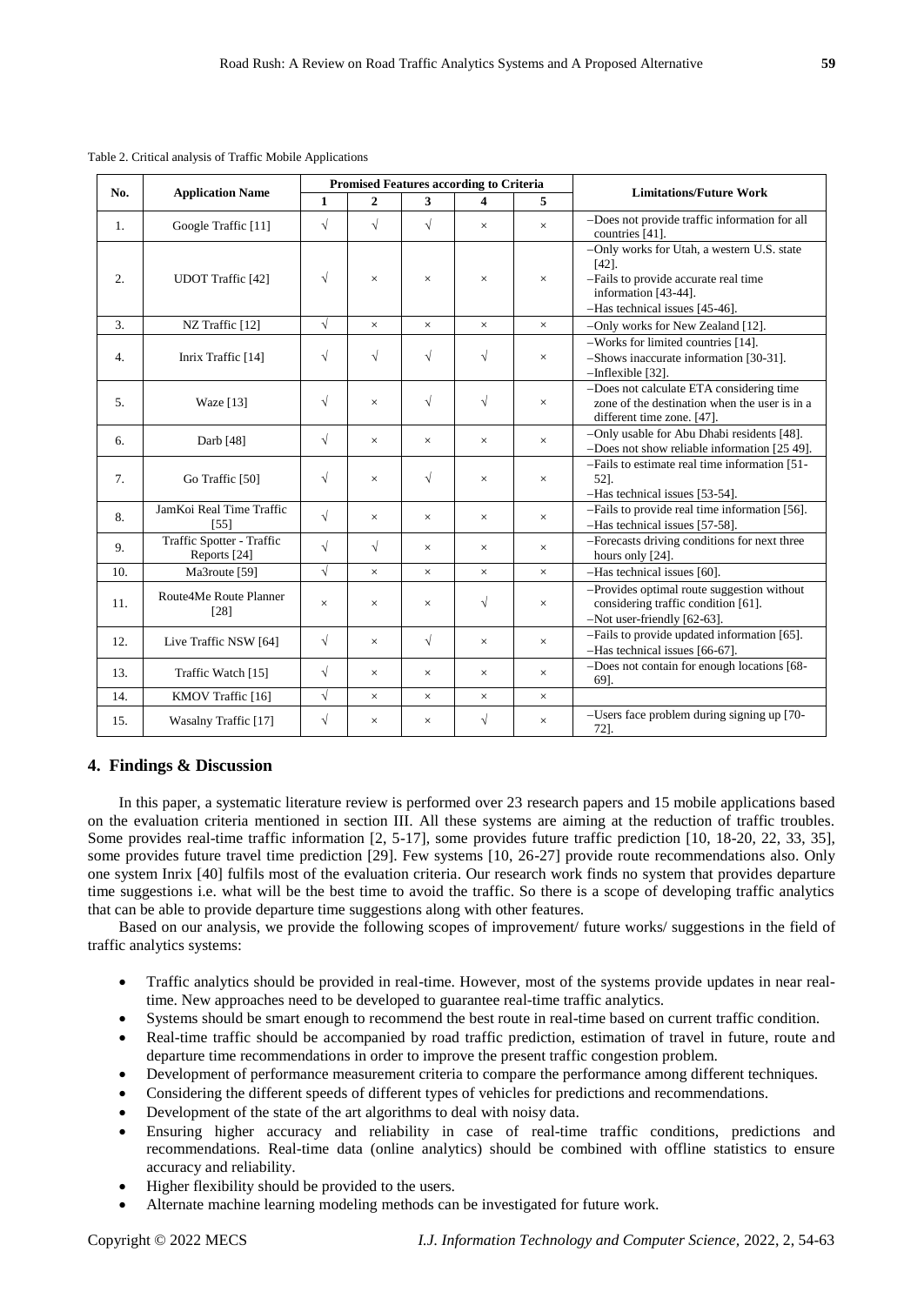# **5. Proposed System & Features**

Analyzing the existing works and their limitations, we have come up with a proposal of a comprehensive intelligent solution named 'Road Rush', to mitigate traffic congestion in urban areas. This section presents the potential features and prototype of the proposed system.

'Road Rush' is planned to be a crowdsource based traffic analytic mobile application that will be able to collect a large volume of traffic data, analyze and deliver real-time traffic insights via the internet. It will be able to generate a live traffic map from the insights and recommend the fastest route in real-time considering current traffic status. One of the most important features of the app is to predict future traffic conditions based on different traffic and weather attribute. It will also be able to estimate travel time, recommend faster routes and departure time in advance. This app will have the ability to function accordingly for several types of transportation medium like the car, bus, bicycle, motorcycle, three-wheelers etc. In fewer words, 'Road Rush' is designed to assist users to make the right decision in advance to avoid traffic congestion in every possible way.

Initially, a sample prototype has been built which can calculate travel distance, speed and travel time. Besides, it can also search and show routes to different destinations. In addition, it can select different types of vehicles. The implementation work is still in progress. Now we are collecting data for initial analysis and predictive model building. After that, we will launch a beta version of the app to collect real-time data for building accurate models for different predictions and recommendations.

The complete system will have the following features:

- Generate live traffic map.
- Choose on road/off road option to ensure better accuracy.
- Search routes to destination.
- Choose vehicle type.
- Show the routes to user's destination.
- Show alternate routes to user's destination.
- Calculate required time to reach destination.



Fig.1. (a) Real team traffic data collection and insights display option; (b) Option for predicting travel time on a particular date and time.

- Calculate distance to user's destination.
- Calculate current speed.
- Predict traffic congestion for individual date and time.
- Recommend a faster route to destination for a particular time of the day.
- Recommend the best time to start a trip on a particular day.
- Show specific incident icon for individual incidents.
- Allow user to report an incident.
- Show warning for excessive speed.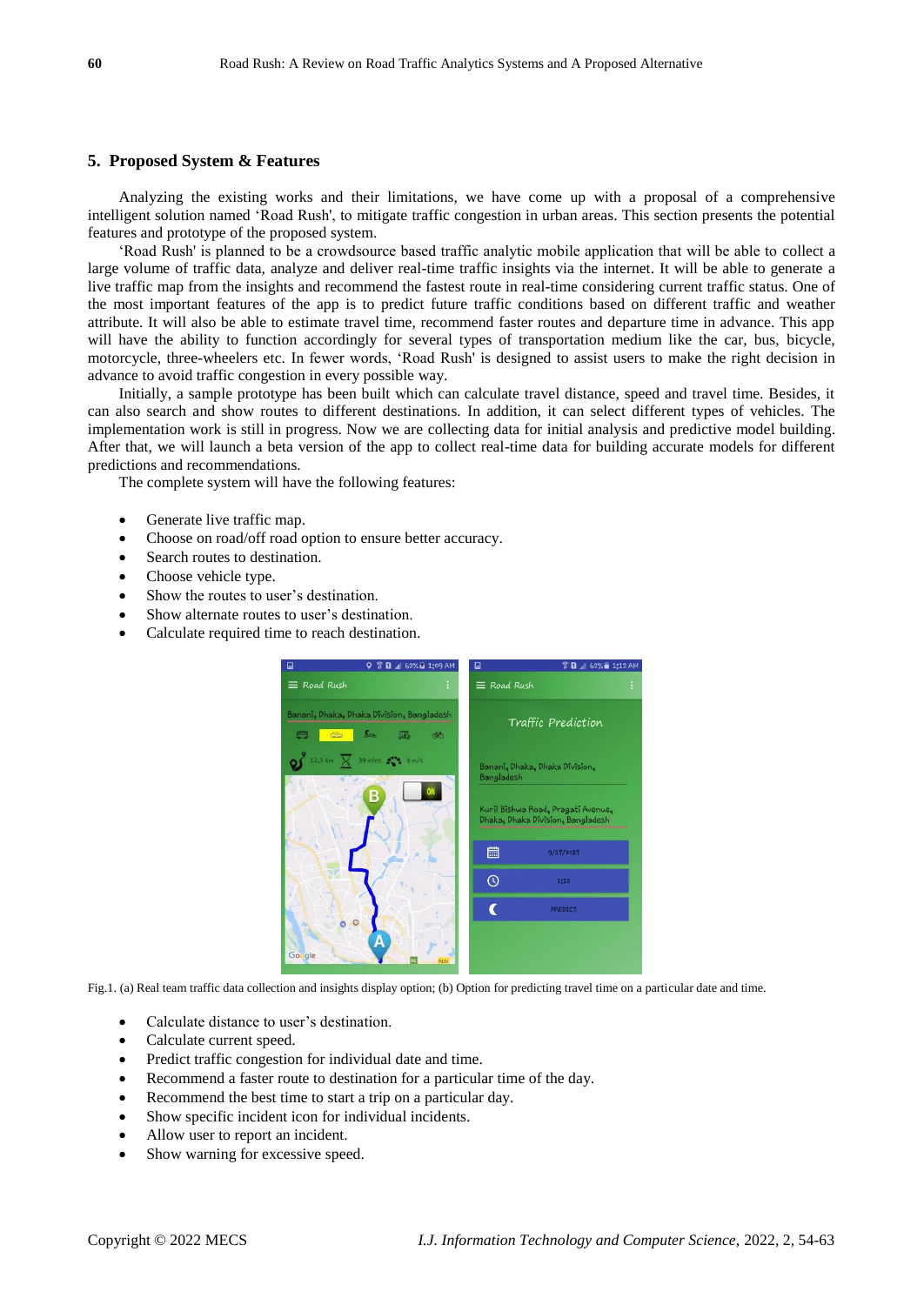# **6. Conclusion**

This paper presents the SLR on more than 23 articles and 15 mobile applications. The authors believe that smart traffic analytics systems will be an integral part of the Smart City in near future and this paper will help the researchers and practitioners to get acquainted themselves with the recent works at a glance. Furthermore, this paper also provides future research directions as well as improvement scopes from the perspective of a smart traffic analytics system. Finally, this paper presents the prototype of an in-progress system that will mitigate traffic congestions by addressing the limitations of the existing works and thus ease our everyday life.

## **References**

- [1] Traffic jam in Dhaka eats up 3.2m working hrs every day: WB. Retrieved from: https://goo.gl/sZzfmG.
- [2] Eric Horvitz, Johnson Apacible, Raman Sarin, Lin Liao, "Prediction, Expectation, and Surprise: Methods, Designs, and Study of a Deployed Traffic Forecasting Service", 2012.
- [3] B. A. Kitchenham and S. Charters, "Guidelines for performing systematic literature reviews in software engineering," 2007.
- [4] Duc-Thinh Pham, Bao An Mai Hoang, Son Nguyen Thanh, Ha Nguyen & Vu Duong, "A Constructive Intelligent Transportation System for Urban Traffic Network in Developing Countries via GPS Data from Multiple Transportation Modes", 2015 IEEE 18th International Conference on Intelligent Transportation Systems.
- [5] Freddy Lécué, Simone Tallevi-Diotallevi, Jer Hayes, Robert Tucker, Veli Bicer, Marco Sbodio, Pierpaolo Tommasi, "Smart Traffic Analytics in the Semantic Web with STAR-CITY: Scenarios, System and Lessons Learned in Dublin City", Web Semantics: Science, Services and Agents on the World Wide Web, vol. 27–28, 2014, pp. 26-33.
- [6] Diego Serrano, Teresa Baldassarre, Eleni Stroulia, "Real-time Traffic-based Routing, based on Open Data and Open-Source Software", 2016 IEEE 3rd World Forum on Internet of Things (WF-IoT).
- [7] Kostas Patroumpas and Timos Sellis, "Event Processing and Real-time Monitoring over Streaming Traffic Data", 11th International Symposium, W2GIS 2012, pp. 116-133.
- [8] Pengfei Zhou, Shiqi Jiang and Mo Li, "Urban Traffic Monitoring with the Help of Bus Riders", 2015 IEEE 35th International Conference on Distributed Computing Systems.
- [9] Milos Roganovic, Dragan Stojanovic, Bratislav Predic, "A Real-Time Traffic Information Service for Efficient Navigation and Transport Management", AGILE 2011.
- [10] Long Liu, Jin Xu, Stephen Shaoyi Liao, Huaping Chen, "A real-time personalized route recommendation system for self-drive tourists based on vehicle to vehicle communication", Expert Systems with Applications, vol. 41, 1 June 2014, pp. 3409-3417.
- [11] Google Traffic Description. Retrieved from: https://goo.gl/3nUzxS.
- [12] NZ Traffic. Retrieved from: https://goo.gl/HYX9zU.
- [13] 31. Waze. Retrieved from: https://goo.gl/DAz4AS.
- [14] 22. Inrix Traffic. Retrieved from: https://goo.gl/m6m2CL.
- [15] 36. Traffic Watch. Retrieved from: https://goo.gl/EPLEVC.
- [16] Kmov Traffic. Retrieved from: https://goo.gl/6JuuP3.
- [17] Wasalny Traffic. Retrieved from: https://goo.gl/k1khZc.
- [18] Eric Horvitz, Johnson Apacible, Raman Sarin, Lin Liao, "Prediction, Expectation, and Surprise: Methods, Designs, and Study of a Deployed Traffic Forecasting Service", 2012.
- [19] Duc-Thinh Pham, Bao An Mai Hoang, Son Nguyen Thanh, Ha Nguyen & Vu Duong, "A Constructive Intelligent Transportation System for Urban Traffic Network in Developing Countries via GPS Data from Multiple Transportation Modes", 2015 IEEE 18th International Conference on Intelligent Transportation Systems.
- [20] Wanli Min, Laura Wynter, "Real-time road traffic prediction with spatio-temporal correlations", Transportation Research Part C: Emerging Technologies, vol. 19, Issue 4, Aug. 2011, pp. 606-616.
- [21] MD. Al Amin, MD. Rofi Uddin, "Real Time Traffic Monitoring System Using Crowd Sourced GPS Data", BRAC University, pp. 5-61.
- [22] Oliver B. Downs, Craig H. Chapman, Alec Barker, "DYNAMIC TIME SERIES PREDICTION OF FUTURE TRAFFIC CONDITIONS", US Patent, Patent NO: US 8,065,073 B2, 2011.
- [23] Corrado de Fabritiis, Roberto Ragona, Gaetano Valenti, "Traffic Estimation And Prediction Based On Real Time Floating Car Data", 2008 11th International IEEE Conference on Intelligent Transportation Systems.
- [24] Traffic Reports. Retrieved from: https://goo.gl/bfndDU.
- [25] Darrb user review. Retrieved from: https://goo.gl/QcfjzD.
- [26] Han Su, Kai Zheng, Jiamin Huang, Hoyoung Jeung, Lei Chen, Xiaofang Zhou, "CrowdPlanner: A Crowd-Based Route Recommendation System", 2014 IEEE 30th International Conference on Data Engineering, pp. 1144-1155.
- [27] Bi Yu CHEN, William H.K. LAM, Mei Lam TAM, "Modeling Departure Time and Route Choice Problems in Stochastic Road Networks for Online ATIS Applications", Journal of the Eastern Asia Society for Transportation Studies, Vol. 8, 2010, pp 1796-1805.
- [28] Route4Me Route Planner. Retrieved from: https://goo.gl/cxTcpQ.
- [29] Kanok Boriboonsomsin, Matthew J. Barth, Weihua Zhu and Alexander Vu, "Eco-Routing Navigation System Based on Multisource Historical and Real-Time Traffic Information", IEEE Transactions on Intelligent Transportation Systems, Vol. 13, Issue: 4, 2012, pp. 1694 – 1704.
- [30] Inrix Traffic user review. Retrieved from: https://goo.gl/1e629E.
- [31] Inrix Traffic user review. Retrieved from: https://goo.gl/N5oZMm.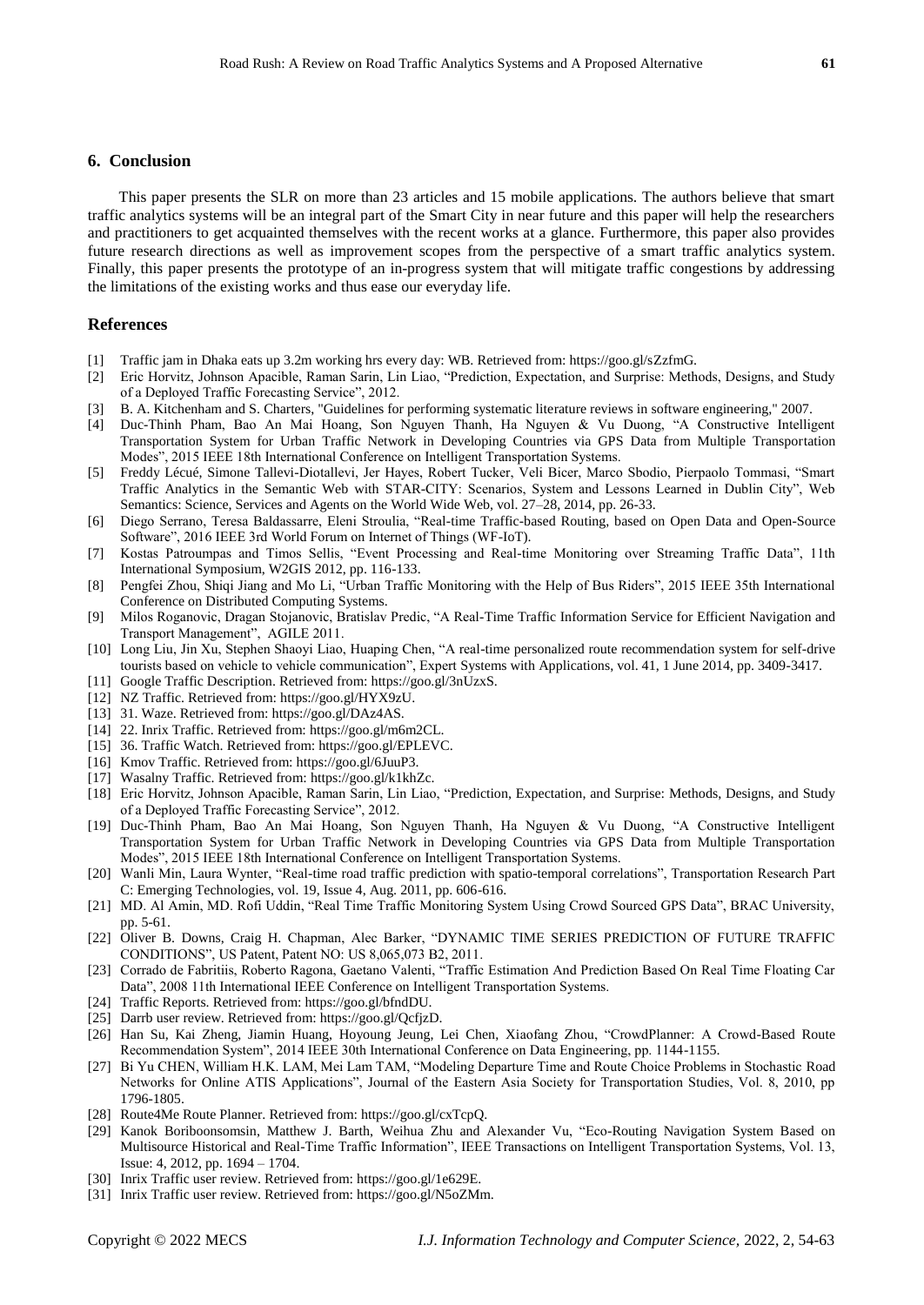- [32] Inrix Traffic user review. Retrieved from: https://goo.gl/5w3xB9.
- [33] J. W. C. van Lint, "Online Learning Solutions for Freeway Travel Time Prediction", IEEE Transactions on Intelligent Transportation Systems, vol. 9, March 2008, pp. 38 – 47.
- [34] Panita Pongpaibool, Poj Tangamchit, Kanokchai Noodwong, "Evaluation of Road Traffic Congestion Using Fuzzy Techniques", TENCON 2007 - 2007 IEEE Region 10 Conference.
- [35] Abbas Khosravi, Ehsan Mazloumi, Saeid Nahavandi, Doug Creighton, J. W. C. Van Lint, "A Genetic Algorithm-based Method for Improving Quality of Travel Time Prediction Intervals", Transportation Research Part C: Emerging Technologies, Vo. 19, Issue 6, December 2011, pp. 1364-1376.
- [36] Tongyu Zhu, Xueping Kong, Weifeng Lv, "Large-Scale Travel Time Prediction for Urban Arterial Roads Based on Kalman Filter", 2009 International Conference on Computational Intelligence and Software Engineering.
- [37] Qing-Jie Kong, Qiankun Zhao, Chao Wei, Yuncai Liu, "Efficient Traffic State Estimation for Large-Scale Urban Road Networks", IEEE Transactions on Intelligent Transportation Systems, Vol. 14, Issue: 1, March 2013, pp. 398 – 407.
- [38] Kong, Xiangjie, et al. "Shared subway shuttle bus route planning based on transport data analytics." IEEE Transactions on Automation Science and Engineering 99 (2018): 1-14.
- [39] Pérez, Juan Luis, et al. "A resilient and distributed near real-time traffic forecasting application for Fog computing environments." Future Generation Computer Systems 87 (2018): 198-212.
- [40] Zhao, Pengjun, and Haoyu Hu. "Geographical patterns of traffic congestion in growing megacities: Big data analytics from Beijing." Cities 92 (2019): 164-174
- [41] Google Traffic. Retrieved from https://goo.gl/fMWd8x.
- [42] UDOT Traffic. Retrieved from: https://goo.gl/EeeAEy.
- [43] UDOT User Review. Retrieved from: https://goo.gl/aaNkvi.
- [44] UDOT User Review. Retrieved from: https://goo.gl/VKdjJN.
- [45] UDOT User Review. Retrieved from: https://goo.gl/R7jaeD.
- [46] UDOT User Review. Retrieved from: https://goo.gl/UmzEeV.
- [47] Waze user review. Retrieved from: https://goo.gl/sdBeZh.
- [48] Darb. Retrieved from: https://goo.gl/zCm3Ak.
- [49] Darb use review. Retrieved from: https://goo.gl/tdEssV.
- [50] GO Traffic. Retrieved from: https://goo.gl/5Veozt.
- [51] Go Traffic user review. Retrieved from: https://goo.gl/puFVKF.
- [52] Go Traffic user review. Retrieved from: https://goo.gl/4h9ztW.
- [53] Go Traffic user review. Retrieved from: https://goo.gl/6yxpQx.
- [54] Go Traffic user review. Retrieved from: https://goo.gl/fjnQh2.
- [55] JamKoi Real Time Traffic. Retrieved from: https://goo.gl/m3WBsX.
- [56] JamKoi Real Time Traffic user review. Retrieved from: https://goo.gl/DfnMrr.
- [57] JamKoi Real Time Traffic user review. Retrieved from: https://goo.gl/JMtGfg. [58] JamKoi Real Time Traffic user review. Retrieved from: https://goo.gl/f8KyZK.
- 
- [59] Ma3route. Retrieved from: https://goo.gl/dnXSR2.
- [60] Ma3route user review. Retrieved from: https://goo.gl/JvFzhw.
- [61] Route4Me Route Planner description. Retrieved from: https://youtu.be/vSi5wzeRQlg.
- [62] Route4Me Route Planner user review. Retrieved from: https://goo.gl/xgd34C.
- [63] Route4Me Route Planner user review. Retrieved from: https://goo.gl/FjyWDn.
- [64] Live Traffic NSW. Retrieved from: https://goo.gl/UETBHh.
- [65] Live Traffic NSW user review. Retrieved from: https://goo.gl/j76fXR.
- [66] Live Traffic NSW user review. Retrieved from: https://goo.gl/vjhcxp.
- [67] Live Traffic NSW user review. Retrieved from: https://goo.gl/6PQdyz
- [68] Traffic Watch user review. Retrieved from: https://goo.gl/4RdkJs.
- [69] Traffic Watch user review. Retrieved from: https://goo.gl/fJDeuc.
- [70] Wasalny Traffic user review. Retrieved from: https://goo.gl/EDzfG3.
- [71] Wasalny Traffic user review. Retrieved from: https://goo.gl/g7mvcb.
- [72] Wasalny Traffic user review. Retrieved from: https://goo.gl/wo2vze.

#### **Authors' Profiles**



**Kaniz Fatema Fomy** completed her BSc in Computer Science and Software Engineering from American International University-Bangladesh (AIUB) in 2018. Kaniz's research interest includes: Machine learning, Health Data Analytics and Business Analytics.